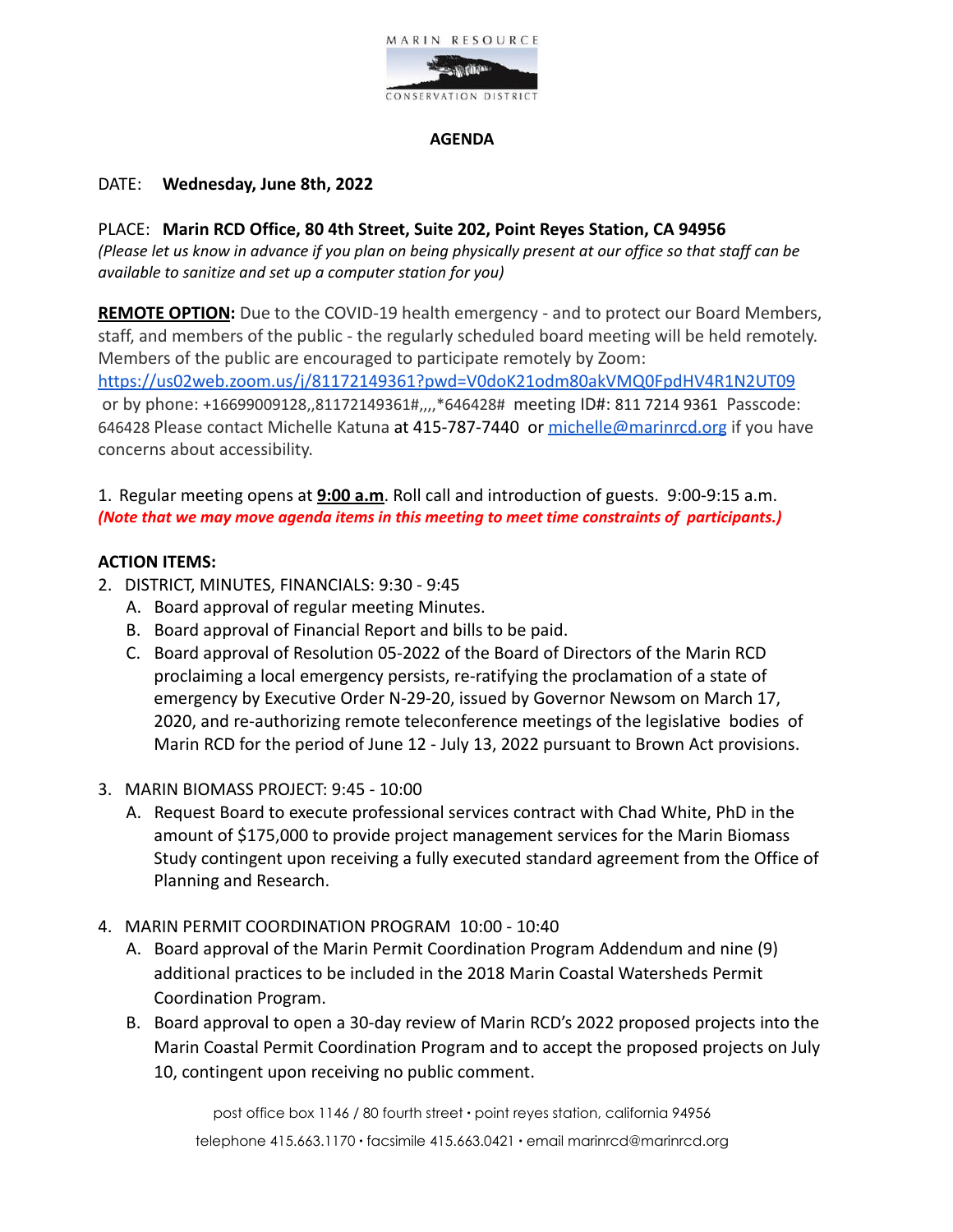# 5. CARBON FARMING PROGRAM 10:40 - 11:00

- A. Board approval of design for GT Ranch/Torliatt Riparian Restoration, Project #2021-02.
- B. Board approval of design for Mahrt Riparian Restoration, Project #2021-03.

# **UPDATES: 11:00 a.m.**

Partner Updates: 5 min each

- **USDA Natural Resources Conservation Service** Petaluma Field Office Staff
- **Marin Agricultural Land Trust/SAP** MALT Stewardship Staff
- **Point Blue & Students & Teachers Restoring a Watershed** Point Blue Staff

RCD Program Updates (See staff report for details):

- **Media/Messaging/Outreach/Education**: Several articles and letters to the editor were printed in the Marin IJ and Point Reyes Light regarding the status of Measure A.
- **Drought News:** Sonoma and Marin Counties are pulling together a drought report for the ag community to describe recent challenges and to prepare and plan for future droughts.
- **Justice Equity Diversity Inclusion:** No update
- **Conserving Our Watersheds Program:** 4 COW CCAF projects in planning and designing phase. Designs currently at ~60% complete. 1 project delayed due to land managers more pressing concerns. 3 COW CCAF program participants supported EQIP applications, which were submitted 5/27/22.
- **Urban Streams Program**: Sarah will be assisting CDA in her role conducting Site Assessments for projects located within the Stream Conservation Area in San Geronimo 30 days after approval of the Ordinance by the BOS (set to review and decide on Tuesday, July 19th). Smolt monitoring in Lagunitas Creek has come to an end with the Water District. Sarah continues to meet with USFWS to develop an agreement to receive funding for future projects. Finally, USC carried out one site visit and provided support to many stakeholders during the month of May and organized and led a field trip of students learning about restoration in the Lagunitas Creek watershed.
- **Carbon Farming Program**: State Coastal Conservancy: New projects are delayed by one year due to staff being redirected to Public Request Act assignments. Wildlife Conservation Board: CFP designs and Chileno Valley Ranch CFP underway. Wildlife-friendly hedgerow pamphlet is being finalized and printed soon. Department of Conservation-Stemple Creek Restoration: Fence planned for Summer 2022, and plant installation by STRAW for Fall 2022. CDFA Healthy Soils Program a/o Feb 25, 2022 application has closed. Marin RCD will continue to update [design and implementation](https://www.marinrcd.org/carbon-farm-implementation/) [resources on our website](https://www.marinrcd.org/carbon-farm-implementation/) and provide post-award soil sampling and implementation assistance. Latest "Funding Opportunities for Carbon Farming Funding" [spreadsheet](https://www.marinrcd.org/wp/wp-content/uploads/2022/02/Funding-for-Carbon-Farming-in-Marin_Feb2022update1.pdf) [linked here](https://www.marinrcd.org/wp/wp-content/uploads/2022/02/Funding-for-Carbon-Farming-in-Marin_Feb2022update1.pdf).
- **Walker Creek Watershed:** The second TAC meeting has been coordinated and will take place in the field, in early June. As well, PCI Design Team is moving forward with the analysis of data to develop conceptual designs to create off-channel habitat.
- **Funding Opportunities:**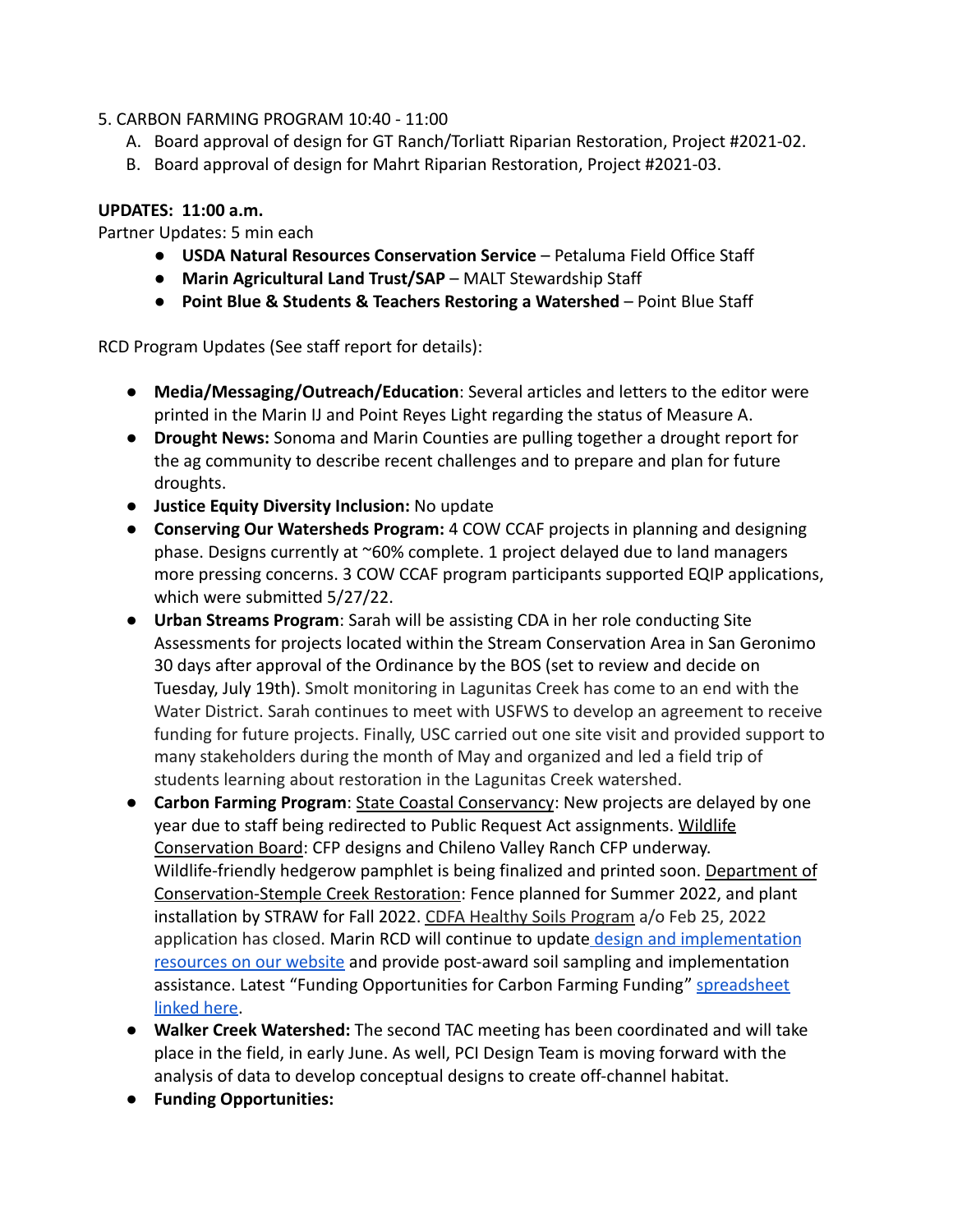- o CARCD is pooling together RCDs to apply for a monarch/pollinator/Carbon Farming grant to the Ca Wildlife Conservation Board. \$221,000-\$450,000 *(Pending)*
- o Measure A will be on the June ballot. *(Pending)*
- o USDA Climate Smart Commodities Program. \$6M *(pending)*
- o NACD Soil Health Hub Coordinator. \$123k. *(pending)*
- **Finance Committee:** Did not meet this month.
- **District:** Another Public Records Act request information has been compiled and provided to the requester. There are approximately 4 additional requests to comply with. The FY2223 Budget is being initiated and FY2122 is closing down. The FY2021 Audit is being edited by staff and will soon be finalized by the Auditor.
- **New landowners/stewards assisted:** Urban: 15 assisted with information, 1 site visit for private property owners living along streams, 23 total educated. Agriculture: 4 land managers assisted with NRCS EQIP funding applications, 5 land managers provided environmental compliance and permitting support. Carbon Farming: 4 land managers helped with technical assistance, 2 with Outreach and Education, and 1 with funding.
- 6**.** ANNOUNCEMENTS & CORRESPONDENCE
- None
- 7. PUBLIC COMMENT

Public comment for any matter not listed on this agenda, provided that no Board action is to be taken. All statements that require a response will be referred to staff to be placed on the next agenda.

8. MEETING ADJOURNED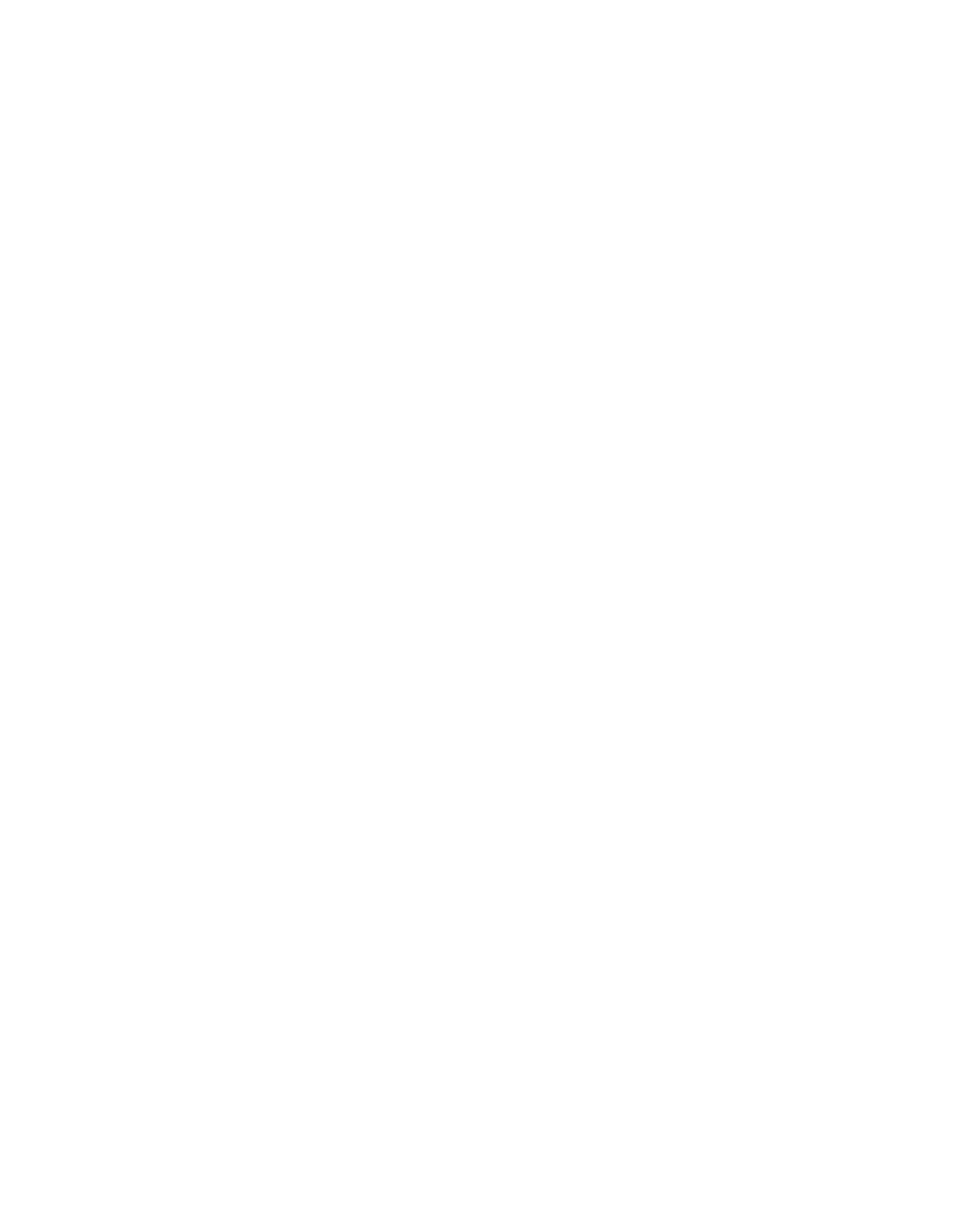

# **MINUTES**

# DATE: **Wednesday, May 11th, 2022**

# PLACE: **Marin RCD Office, 80 4th Street, Suite 202, Point Reyes Station, CA 94956**

1. **A regularly scheduled meeting was called to order by Sally Gale, President, at 9:03 a.m.** Roll call of directors: Mike Moretti, Peter Martinelli, Terry Sawyer and Bob Giacomini. Associate Directors: David Sherwood, George Clyde and Guido Frosini. Staff: Nancy Scolari, Sarah Phillips, Darrylin Mollath, Michelle Katuna, Emilie Winfield, and Tara Krantz. Additional Attendees: Eric Rubenstahl (MALT), Scott Dunbar (MALT), Tristen Brenner (MALT), Jessie Ditmore (Point Blue), Taj Hittenberger (Point Blue), Sebastian Tsocanos (NRCS), Jim Jensen (Audubon Canyon Ranch), Rich Holland (Marin Horse Council), John Parodi (Point Blue), Larry Minikes (Marin Biomass), and Sasha Berleman (Fire Forward).

# **ACTION ITEMS:**

- 2. DISTRICT, MINUTES, FINANCIALS:
	- A. Board approval of regular meeting Minutes. MOTION: Mike; SECOND: Terry, AYES: Unanimous; NOES: None; ABSTENTIONS: None to approve the regular meeting Minutes.
	- B. Board approval of Financial Report and bills to be paid. MOTION: Mike; SECOND: Terry, AYES: Unanimous; NOES: None; ABSTENTIONS: None to approve Financial Report and bills to be paid.
	- C. Board approval of Resolution 04-2022 of the Board of Directors of the Marin RCD proclaiming a local emergency persists, re-ratifying the proclamation of a state of emergency by Executive Order N-29-20, issued by Governor Newsom on March 17, 2020, and re-authorizing remote teleconference meetings of the legislative bodies of Marin RCD for the period of May 12- June 12, 2022 pursuant to Brown Act provisions. MOTION: Terry; SECOND: Mike, AYES: Unanimous; NOES: None; ABSTENTIONS: None to approve Resolution 03-2022 of the Board of Directors of the Marin RCD proclaiming a local emergency persists, re-ratifying the proclamation of a state of emergency by Executive Order N-29-20, issued by Governor Newsom on March 17, 2020, and re-authorizing remote teleconference meetings of the legislative bodies of Marin RCD for the period of May 12- June 12, 2022 pursuant to Brown Act provisions.
- 3. CA WILDLIFE CONSERVATION BOARD (WCB):
	- A. Board approval of "Design Finalization and Board Approval Process" for six WCB carbon farming projects (15-20 practices). MOTION: Peter; SECOND: Terry, AYES: Unanimous; NOES: None; ABSTENTIONS: None to approve "Design Finalization and Board Approval Process" for six WCB carbon farming projects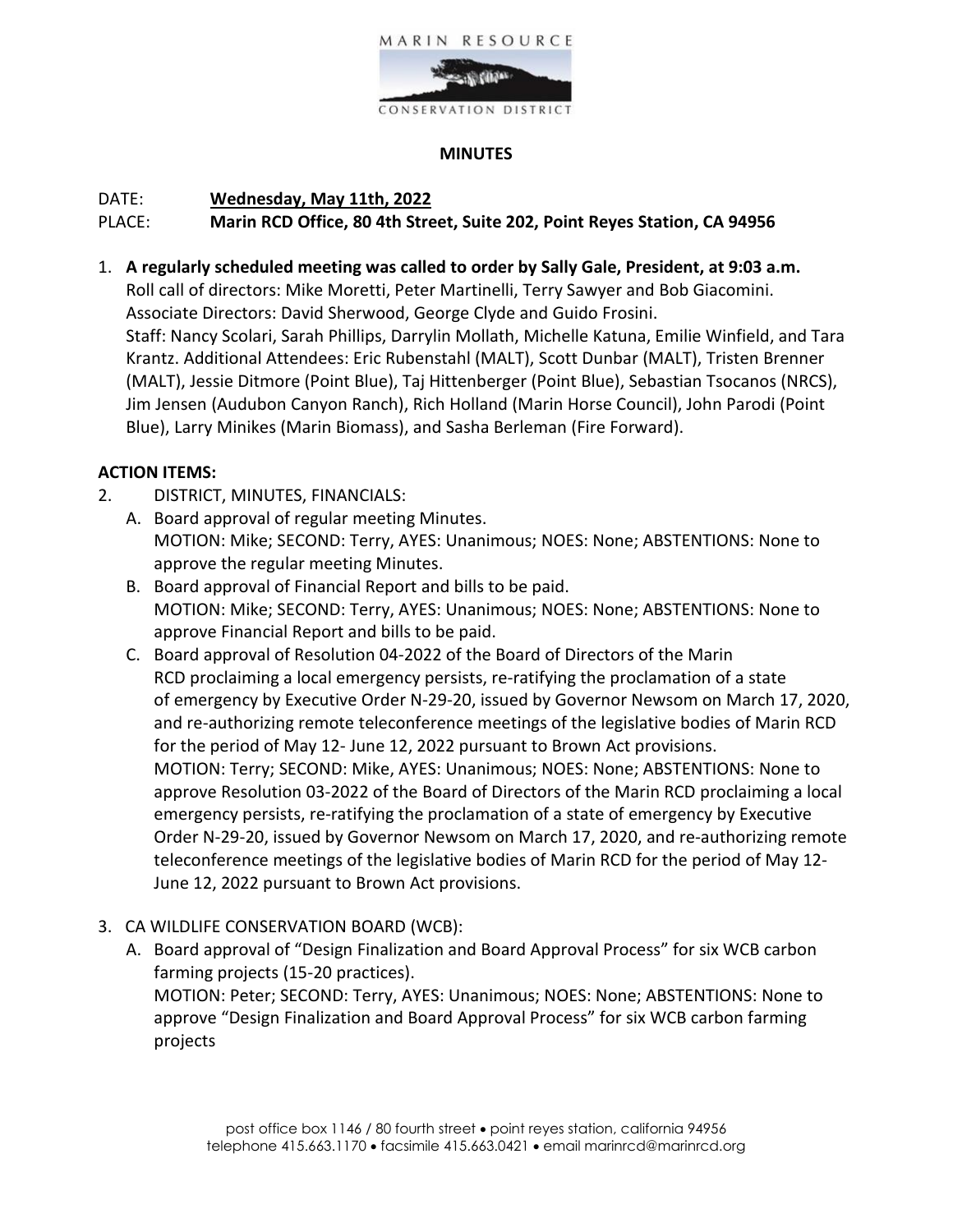# 4. CHICKEN RANCH BEACH:

- A. Request Board approval of letter of support for the Tomales Bay Watershed Foundation Chicken Ranch Contamination Mitigation and Wetlands Enhancement Project. MOTION: Bob; SECOND: Peter, AYES: Unanimous; NOES: None; ABSTENTIONS: None to approve letter of support for the Tomales Bay Watershed Foundation Chicken Ranch Contamination Mitigation and Wetlands Enhancement Project.
- 5. CONSERVING OUR WATERSHEDS
	- A. Board Request Board approval of an amendment to Elise Suronen Contract C10-2021 to support grant management services to a revised sum not to exceed \$2,202 for the Conserving Our Watersheds Program.

MOTION: Mike; SECOND: Terry, AYES: Unanimous; NOES: None; ABSTENTIONS: None to approve an amendment to Elise Suronen Contract C10-2021 to support grant management services to a revised sum not to exceed \$2,202 for the Conserving Our Watersheds Program.

# **INFORMATIONAL ITEMS**

5. UPDATES AND PRESENTATIONS:

# **UPDATES:**

**Prescribed Fire:** Jim Jensen (Audubon Canyon Ranch) introduces Sasha Berleman PhD, and Director of Fire Forward. Sasha presents the Fire Forward, a program of Audubon Canyon Ranch, which collaborates with private landowners, public agencies and conservation partners on our shared purpose of effective fuels management and increased local capacity to lead prescribed burns.

**WCB Conceptual Design Update:** - Michelle Katuna, MRCD Agroecologist, reviews designs and details of two Carbon Farm Plan conceptual designs funded by the Wildlife Conservation Board.

**USDA Natural Resources Conservation Service** – Sebatian Tsocanos states that NRCS staff is back in the office, but please make an appointment to come see them.

- **Marin Agricultural Land Trust/SAP**  Scott Dunbar shares that MALT has allocated 40% of their annual DRAWS fund which has been a popular and impactful program for the Marin landscape. Tristan Brenner states they are in their second month of monitoring and landowner discussions have included Fire Forward, SAP and DRAWS inquiries. Eric Rubenstahl mentions MALT is strengthening their staff foundation and hope to have an Executive Director by May.
- **Point Blue & Students & Teachers Restoring a Watershed** John Parodi shares that STRAW has been able to work with % of their partnered schools this year which is a huge increase from last year (COVID concerns).

RCD Program Updates (See staff report for details):

- **Messaging/Outreach/Education**: Several letters to the editor were printed in the Marin IJ regarding Measure A.
- **Drought News-** Sonoma and Marin Counties are pulling together a drought report for the ag community to describe recent challenges and to prepare and plan for future droughts.
- **Justice, Equity, Diversity, Inclusion**  No update
- **Conserving Our Watersheds Program:** COW UDRS grant closed. COW CCAF projects in design and funding phase.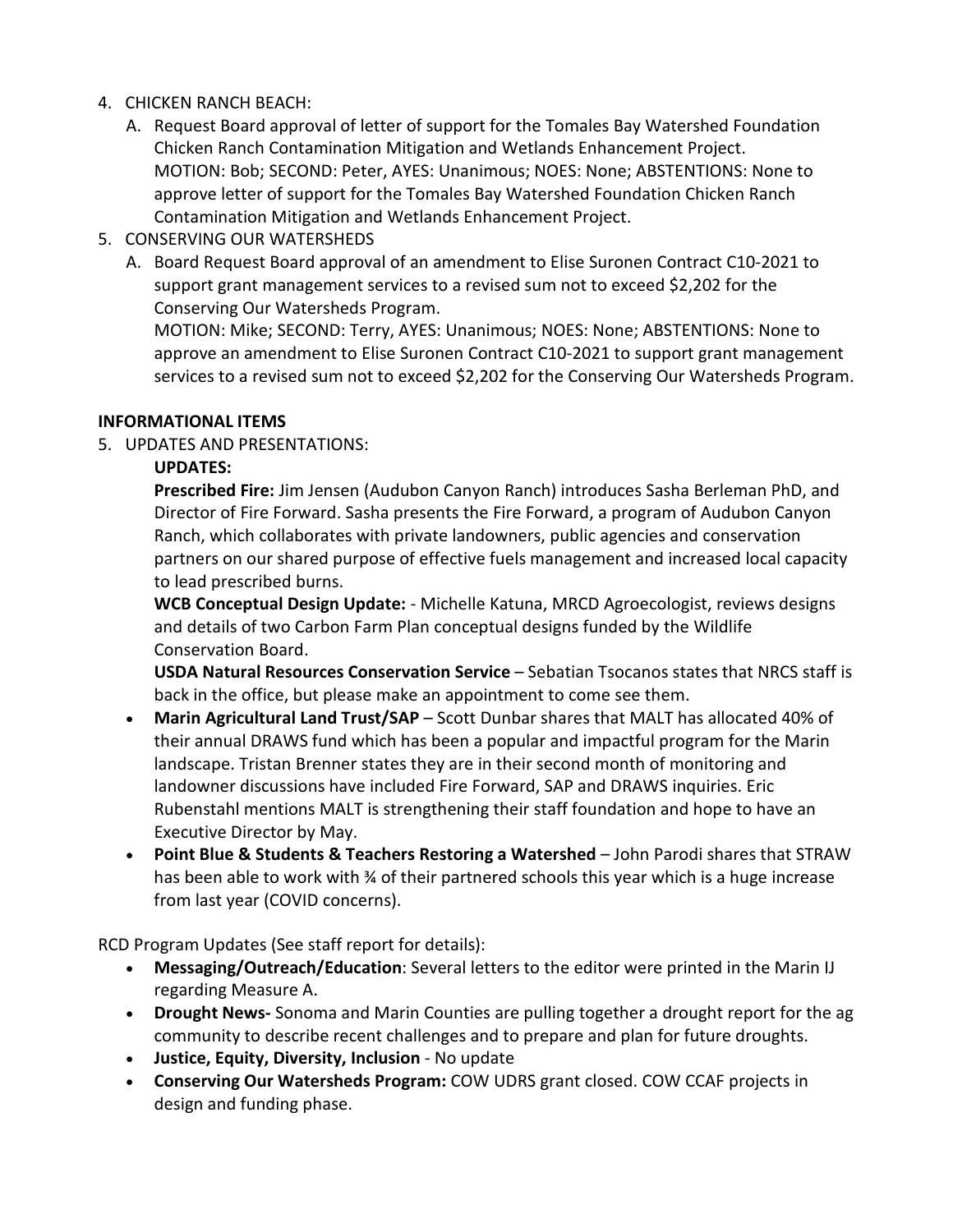- **Urban Streams Program**: Sarah has been providing ongoing assistance to landowners in west Marin regarding PG&E's efforts to remove a prolific number of trees along the riparian corridor. Sarah attended the annual Salmonid Restoration Federation Conference and presented in two sessions, and co-led a session at the regional conference focused on the recovery of wild salmonids. Sarah continues to provide partner support to Marin Water for fisheries monitoring.
- **Carbon Farming (CF) Program**: Wildlife Conservation Board: CF Program designs and Chileno Valley Ranch CF Plan underway. Wildlife-friendly hedgerow pamphlet is being finalized and translated and printed soon. Department of Conservation-Stemple Creek Restoration: Fence planned for Spring 2022, and plant installation by STRAW for Fall 2022. CDFA Healthy Soils Program a/o Feb 25, 2022 application has closed - CDFA expects to continue to issue awards until June 2022. Updates can be found at [CDFA's website.](https://www.cdfa.ca.gov/oefi/healthysoils/IncentivesProgram.html) Marin RCD will continue to update [design and implementation resources on website](https://www.marinrcd.org/carbon-farm-implementation/) and provide post-award soil sampling and implementation assistance. Latest "Funding Opportunities for Working Lands" [spreadsheet linked here.](https://www.marinrcd.org/wp/wp-content/uploads/2022/04/Funding-for-Working-Lands-in-Marin_Apr_28_2022update-1.pdf)
- **Walker Creek Watershed:** Sarah is coordinating an upcoming Technical Advisory Committee meeting to meet on-site, in the field, to review conceptual designs. The CA Department of Fish & Wildlife granted our request for a one year extension to address a lack of significant data in winter 20/21 due to insufficient precipitation.
- **Funding Opportunities:**
	- $\circ$  CARCD is pooling together RCDs to apply for a monarch/pollinator/Carbon Farming grant to the Ca Wildlife Conservation Board. \$221,000-\$450,000 *(Pending)*
	- o Measure A will be on the June ballot. *(Pending)*
	- $\circ$  Foundation proposal was submitted for a GIS and project monitoring technician. \$50,000 *(Awarded!)*
	- o Marin/Sonoma application to USDA Partnerships for Climate-Smart Commodities. \$3.5M (*Pending, application submitted 5/6/22*)
- **Finance Committee:** The FC made suggestions to the RCD website in light of public requests for information including a description of the project selection process.
- **District:** Additional Public Records Act requests have been received. The MRCD FY2122 Draft Audit is complete and ready for review. All Board Members have submitted their form 700's with the County and those up for election have been notified of election deadlines. The MRCD Indirect Cost Proposal has been submitted to the Department of Interior for approval.
- **New landowners/stewards assisted:** Urban: 10 assisted with information, 1 site visit for private property owners living along streams and the County's Flood Control District, 181 total educated. Agriculture: 5 crop producers consulted re: RCDs services at a deficit irrigation workshop, 3 landowners helped with EQIP applications, 1 landowner was provided with preliminary project designs. Carbon Farming: 3 land managers helped with technical assistance, 1 with Outreach and Education, 1 with funding.

# 7**.** ANNOUNCEMENTS & CORRESPONDENCE

• Marin RCD is hiring a [Carbon Farming Program Manager](https://marinresourceconservationdistr.box.com/s/jzej4rnrmpabva357vlal778zwgb2iis) and [Monitoring and GIS Program](https://marinresourceconservationdistr.box.com/s/ikpgettvfokuaidiy97v362ksq72mb72)  [Manager!](https://marinresourceconservationdistr.box.com/s/ikpgettvfokuaidiy97v362ksq72mb72) Please spread the word. Applications are due May 20th.